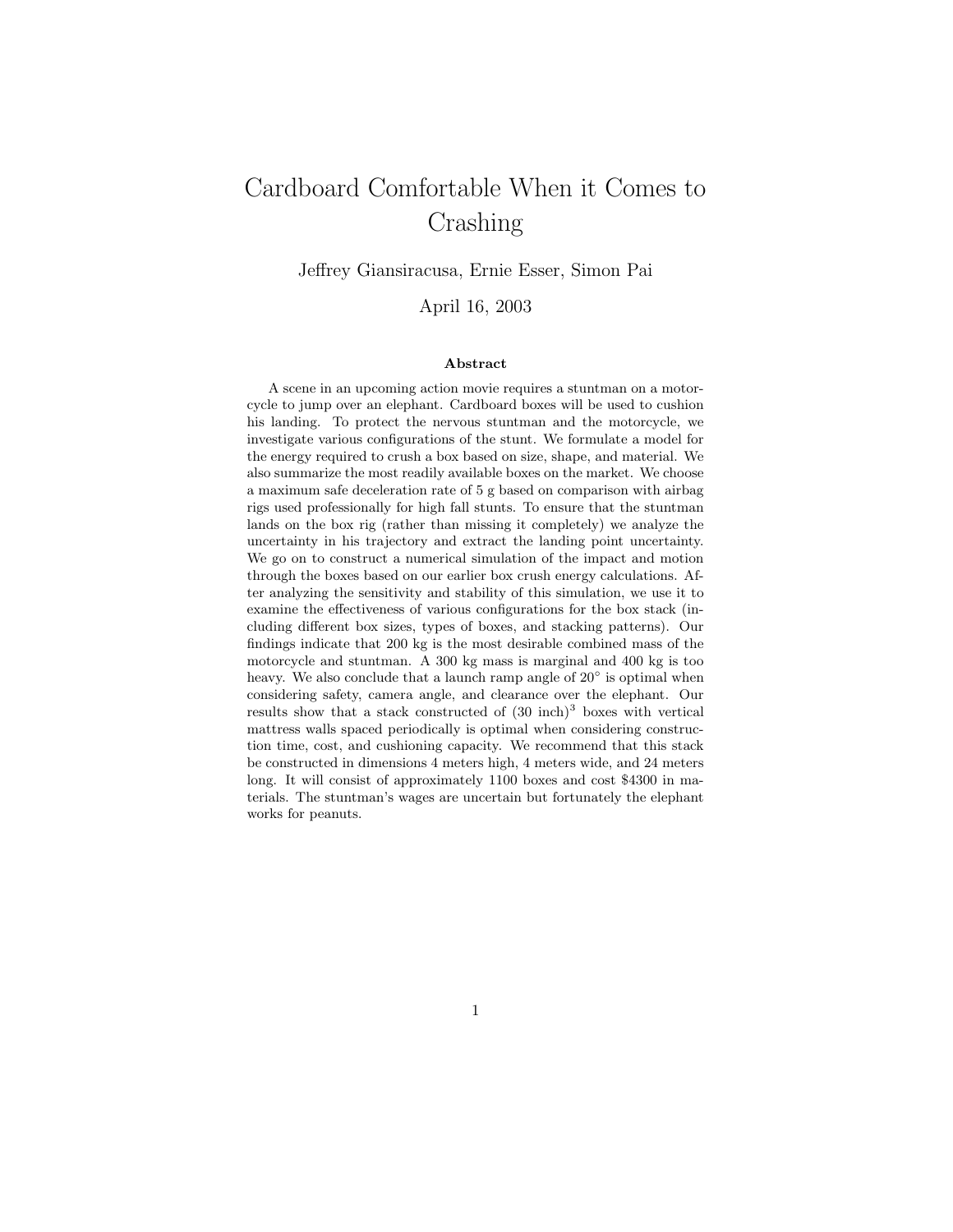# Contents

| $\mathbf{1}$ | Introduction                                                                                                                       | 3                                            |  |  |  |
|--------------|------------------------------------------------------------------------------------------------------------------------------------|----------------------------------------------|--|--|--|
| $\bf{2}$     | The energy absorbed by crushing cardboard                                                                                          |                                              |  |  |  |
| 3            | Commonly available box types                                                                                                       |                                              |  |  |  |
| 4            | Some quick estimates<br>6<br>$\overline{7}$<br>4.1<br>Displacement and energy estimates, a reality check $\dots \dots$<br>8<br>4.2 |                                              |  |  |  |
| 5            | Trajectory Analysis and Cushion Location<br>9                                                                                      |                                              |  |  |  |
| 6            | Impact simulation<br>6.1<br>6.2<br>6.3<br>6.4<br>6.5<br>6.6<br>6.7                                                                 | 11<br>11<br>11<br>12<br>13<br>13<br>14<br>16 |  |  |  |
| 7            | An alternative idea: the stuntman could bail out mid-flight                                                                        | 17                                           |  |  |  |
| 8            | Recommendations                                                                                                                    | 19                                           |  |  |  |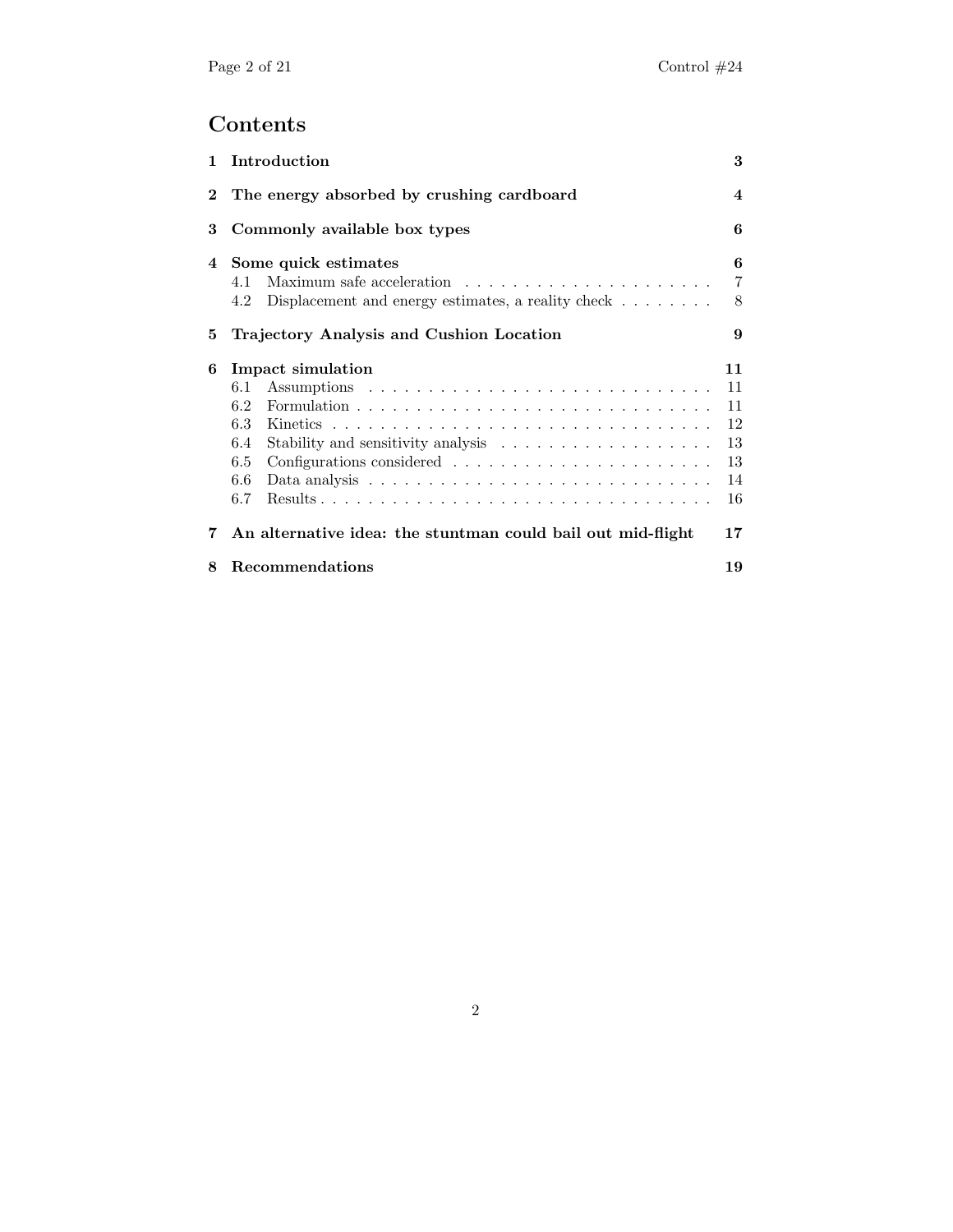



## 1 Introduction

The American movie-going public's appetite for action and danger on the screen steadily increases year by year. The trend is clear: big budget  $+$  big action  $=$ big payoff. Somewhere in the darker alleys of Hollywood a desperate director decides to make a name for himself by pulling off the biggest action sequence ever. He plans to film a motorcycle jumping over the biggest animal on land–the elephant!

Bureaucracy being what it is these days, Hollywood officials have hired us to ensure that neither the stuntman nor the elephant is injured (of course, they could care less about the director). The answer to keeping the elephant safe is simple: the elephant just stands in place and does nothing. The safety of the stuntman is a more difficult problem.

Airbag rigs are commonly rented for high fall stunts [1]. However, airbags are designed only to catch humans. Catching the motorcycle in the airbag would risk damaging it, and replacement costs might well exceed the budget of our unnamed director. The alternative is to use a cardboard box rig–a stack of boxes that will crush and absorb the impact of the motorcycle and stuntman.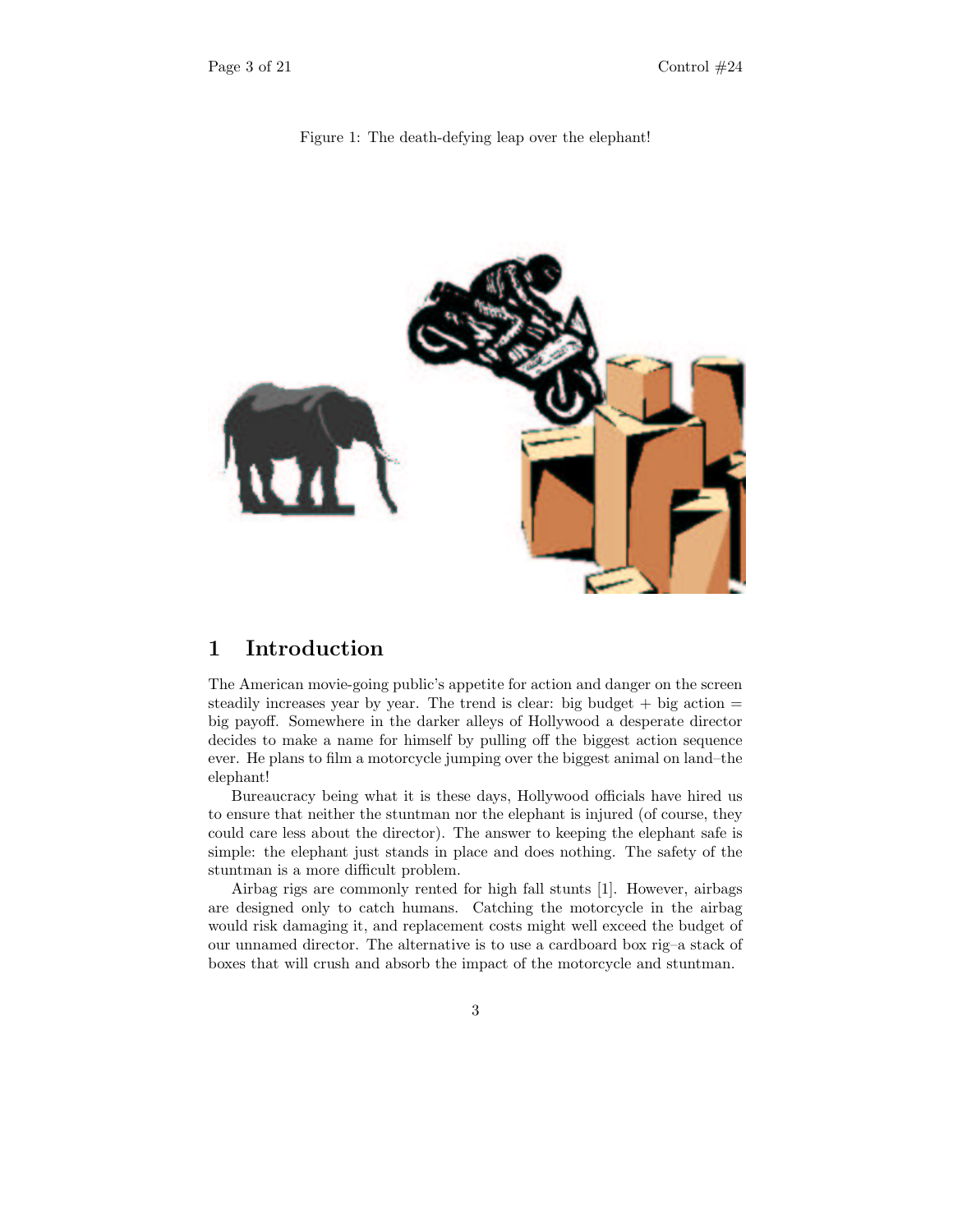#### We are now faced with the following:

- 1. The primary objective is to safely catch the stuntman and motorcycle.
- 2. As a secondary objective, we wish to minimize the cost and size of the box rig.

#### Our approach is:

- 1. First we investigate the relationship between the size/shape/material of a box and the work required to crush it. We call this quantity the crush energy of a box.
- 2. We review the most commonly available cardboard box types. We restrict our consideration to only these types because custom boxes are much more expensive than standard ones.
- 3. By comparison with an airbag rig, we estimate the maximum acceptable deceleration that the stuntman can experience during landing.
- 4. We analyze the trajectory of the motorcycle and the uncertainty in its landing location. This determines the proper placement of the box rig and how large an area it must cover to safely catch the motorcycle and stuntman.
- 5. Using the crush energy formula, we estimate the number of boxes that must be crushed in order to arrest the motion of the motorcycle and stuntman.
- 6. We formulate a numerical simulation of the motorcycle as it enters the box rig. Using this model we analyze the effectiveness of various types of boxes and stacking arrangements. We also compare low, medium, and high trajectory jumps.
- 7. As an alternative to catching the stuntman while he is still sitting on the motorcycle, we analyze the possibility of having the stuntman bail out in mid-air and land separately from the motorcycle.
- 8. Based on the results from our simulation, cost and construction considerations, and safety requirements, we make a set of strong recommendations regarding placement, size, construction, and stacking type of the box rig.

## 2 The energy absorbed by crushing cardboard

To calculate the ability of a cardboard box to absorb the impact of the stuntman and motorcycle we estimate the energy required to crush the box. This estimate is based on a combination of physical considerations and experimental box crushing.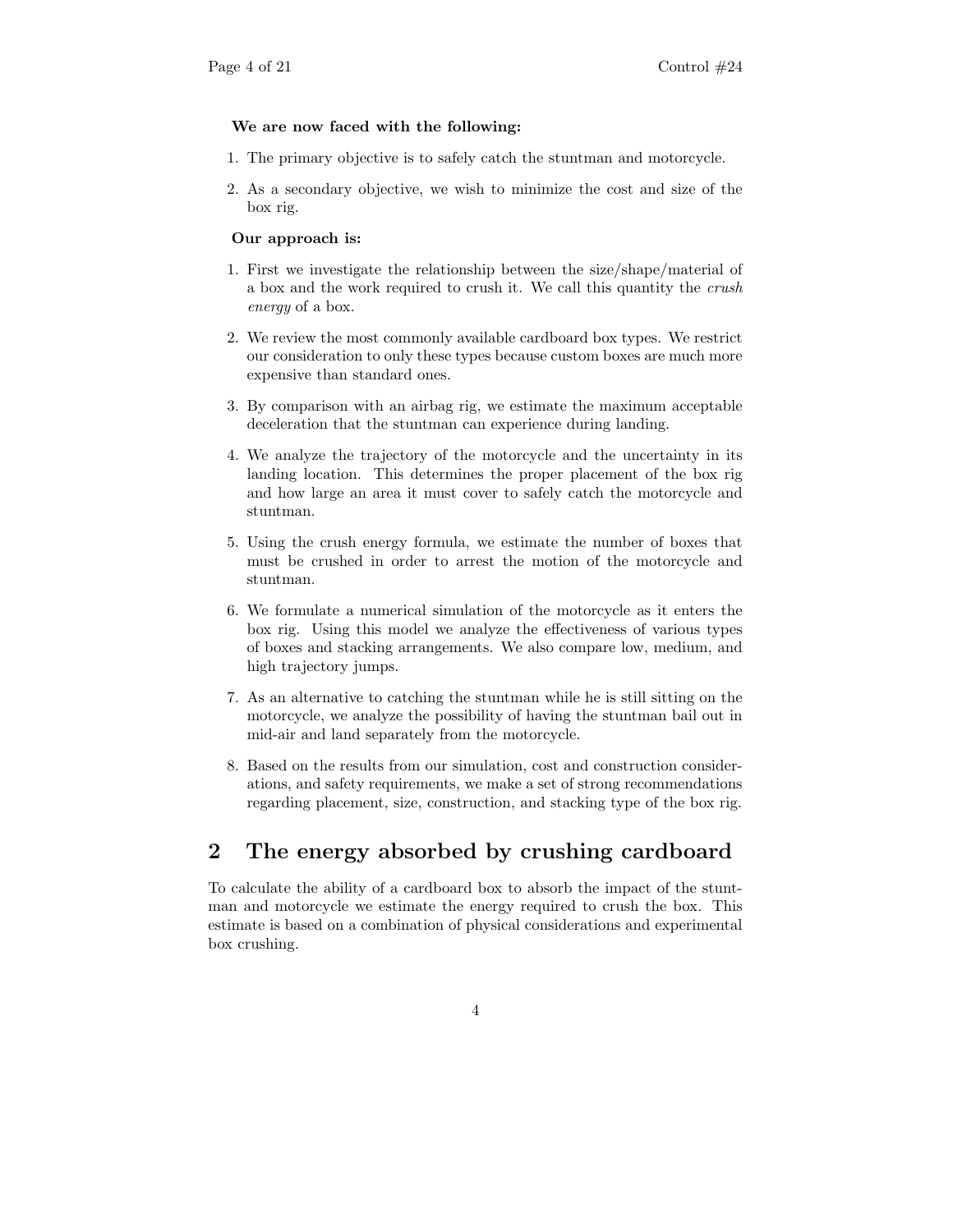Figure 2: Experimental apparatus for crushing boxes. We dropped a crush-test dummy (i.e. team member) onto several boxes and observed how the structure broke down each time.



• Assumption: The primary source of energy absorption is in the breakdown of the box walls due to edge compressive forces.

Commercial cardboard is rated by Edge Crush Test (ECT), which reports the pounds per inch of edge compressive force parallel to the flute<sup>1</sup> which the cardboard can withstand before breaking. This can be interpreted as the force against the edge per unit length of crease created [2, 5]. Note that once a crease has formed, very little work is required to further bend the cardboard.

To understand how the formation of wall creases relates to the process of crushing a box, we conducted several experiments by dropping a crush-test dummy on a box. See Fig. 2 for illustration of experimental setup.

We observed that:

- The first wall-creases typically form in the first %15 of the stroke distance.
- These creases extend across two faces of the box (A schematic of one such crease is illustrated in Fig. 3).
- Once these have formed the box deforms further with comparatively little resistance because additional creases are created by torque forces rather than edge compressive forces.
- The primary creases each have length approximately equal to the diagonal length of the face.

The work done in crushing the box is given by the average force applied times the distance through which it was applied. This and the above experimental qualitative results lead us to write the following equation for energy absorbed by a box of dimension  $l_x \times l_y \times l_z$  being crushed in the z-direction.

$$
E = ECT \times \left(2\sqrt{l_x^2 + l_y^2}\right) \times l_z \times 0.15\tag{1}
$$

<sup>&</sup>lt;sup>1</sup>The flute of corrugated cardboard is the wavy layer between the two wall layers. Here, 'parallel to the flute' means the direction parallel to the flute wavefronts.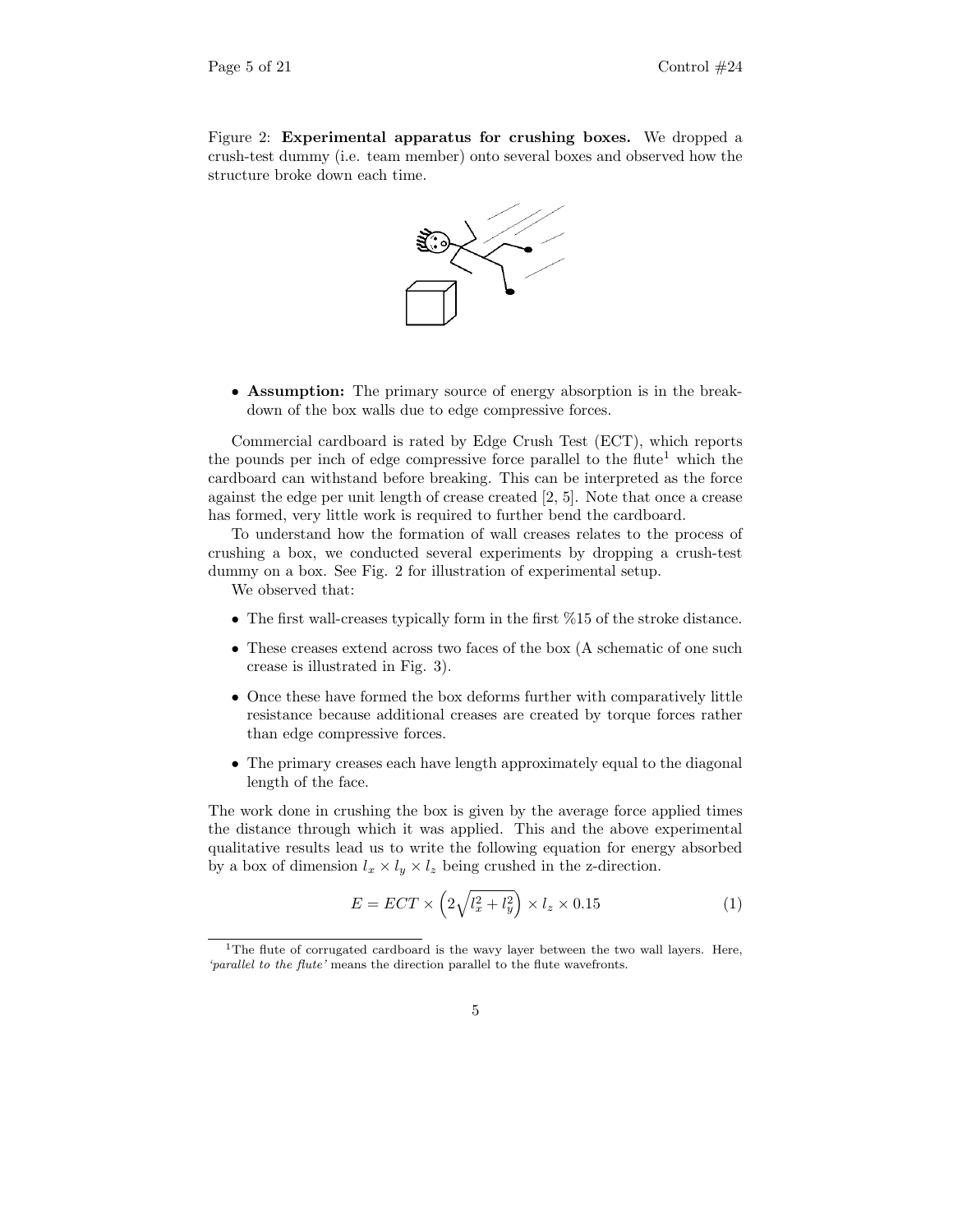Figure 3: The first crease forms in a curve across the side faces as the box is compressed from above.



As a reality check, we compute the crush energy for a standard 8.5 in  $\times$ 17 in  $\times$  11 in box with ECT 20 lbs/in and C-flute (the type commonly used to store paper). With these numerical values, Eq. 1 gives an energy of 187 Joules. This corresponds roughly to a 140 lbs person sitting on the box and nearly flattening it.

• Comparison with experiment: Crush-test dummy results confirm that this is indeed a good estimate.

In addition to the crush energy, energy can also be absorbed in the process of flattening the flute within the cardboard walls. However, the pressure required to do this is ∼150 kPa [10] and the surface area involved is more than a square meter, so a quick calculation show that the stuntman would decelerate too quickly if his kinetic energy were to be transferred into flattening boxes. We therefore ignore this additional flattening effect.

• Any successful box rig configuration must dissipate all of the kinetic energy of the stuntman and motorcycle through box crushing alone.

## 3 Commonly available box types

Minimization of costs is an important concern in this stunt. The cardboard box rig will consist of perhaps hundreds of boxes, and wholesale box prices can range up to \$10 or \$20 per unit (for larger boxes), so we therefore restrict our attention to only those box types which are most commonly available. We investigate the box types listed in table 1.

We will use this table later to evaluate the cost of various box rig configurations.

## 4 Some quick estimates

We now make a few rough calculations and estimates. We will use these results to set safety tolerances and as a guide in working with the more complex numerical simulation that we later formulate.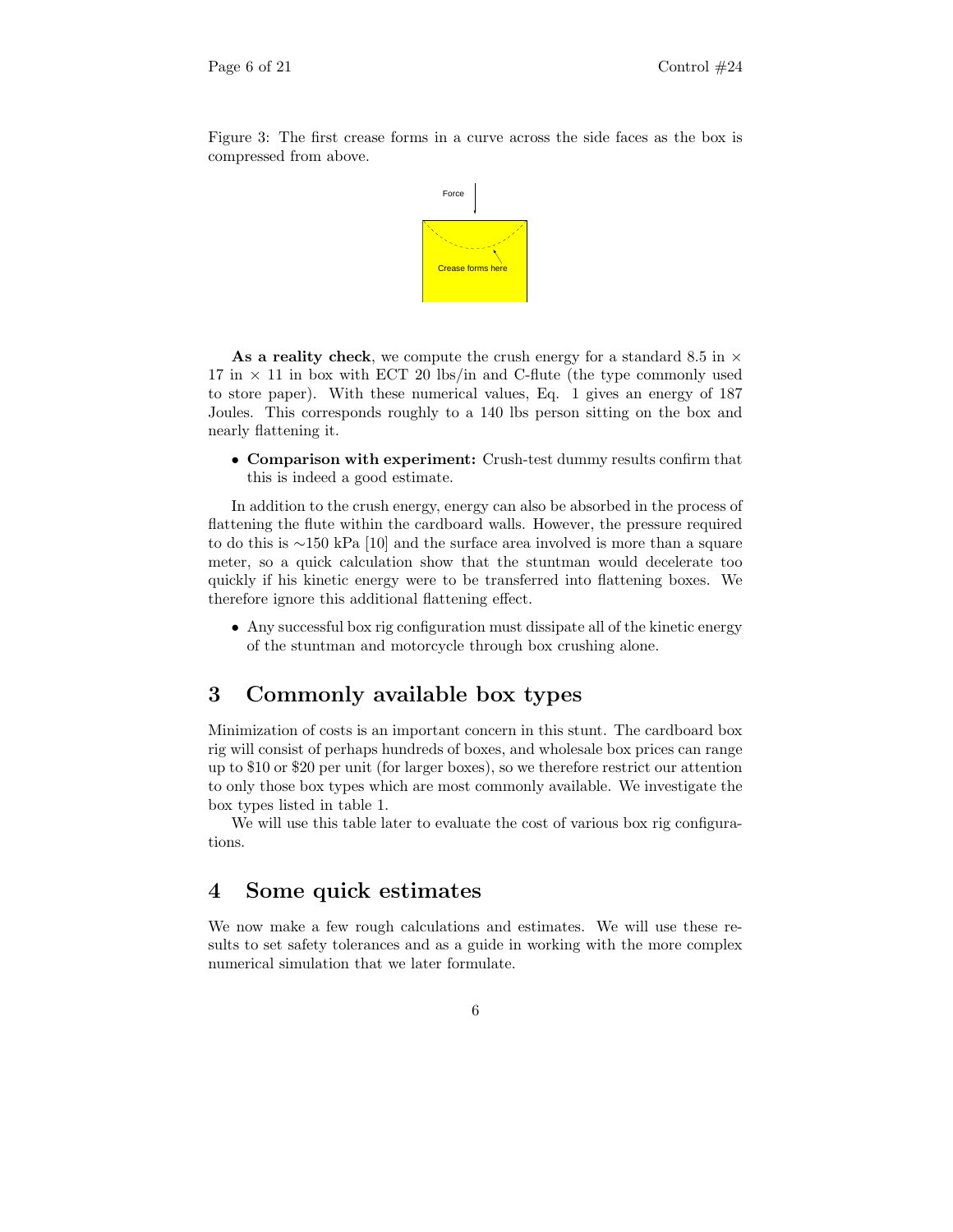| Type | Size (in)                | ECT rating $(lbs/in)$ Price per box |         |
|------|--------------------------|-------------------------------------|---------|
| A    | $10 \times 10 \times 10$ | 32                                  | \$0.40  |
| B    | $20 \times 20 \times 20$ | 32                                  | \$1.50  |
| C    | $20 \times 20 \times 20$ | 48                                  | \$3.50  |
| D    | $30 \times 30 \times 30$ | 32                                  | \$5.00  |
| E    | $44 \times 12 \times 12$ | 32                                  | \$1.75  |
| F    | $80 \times 60 \times 7$  | 32                                  | \$10.00 |

Table 1: Commonly available box types. Information from [4, 3].

#### 4.1 Maximum safe acceleration

 $\overline{\phantom{a}}$ 

To determine acceptable forces and accelerations for the stuntman as he enters the cardboard box rig, we compare the box rig with other cushioning devices. In the stunt rigging business it is common practice to use an air bag for high-falls of up to 30 meters. Airbags rated for falls of up to 30 meters are approximately 4 meters deep.

Assume a stuntman falls from 30 meters above the airbag. Gravity accelerates him from rest to a velocity  $v$ . At this point he strikes the airbag and is decelerated completely, so we have

$$
\sqrt{2gd_{\rm fall}}=\sqrt{2a_{\rm bag}h_{\rm bag}}
$$

where  $d_{fall}$  is the fall distance,  $a_{bag}$  is the deceleration rate the stuntman experiences in the airbag,  $h_{\text{bag}}$  is the height of the airbag, and g is the acceleration due to gravity. Thus

$$
a_{\text{bag}} = \frac{d_{\text{fall}}}{h_{\text{bag}}}g = \frac{30\text{m}}{4\text{m}}g = 7.5g
$$

We therefore conclude:

- When using an airbag, the stuntman experiences an average acceleration of at most 7.5g. This provides and upper bound on the maximum acceleration that a person can safely withstand.
- However, with the airbag stunt the stuntman is able to land in a position that distributes forces evenly across his body. In our stunt the stuntman will be landing in the box rig while still on the motorcycle. This will result in greater chance for injury under high deceleration.
- We choose  $5g$  as our maximum safe deceleration. A box rig configuration which results in a higher acceleration will be rejected as unsafe.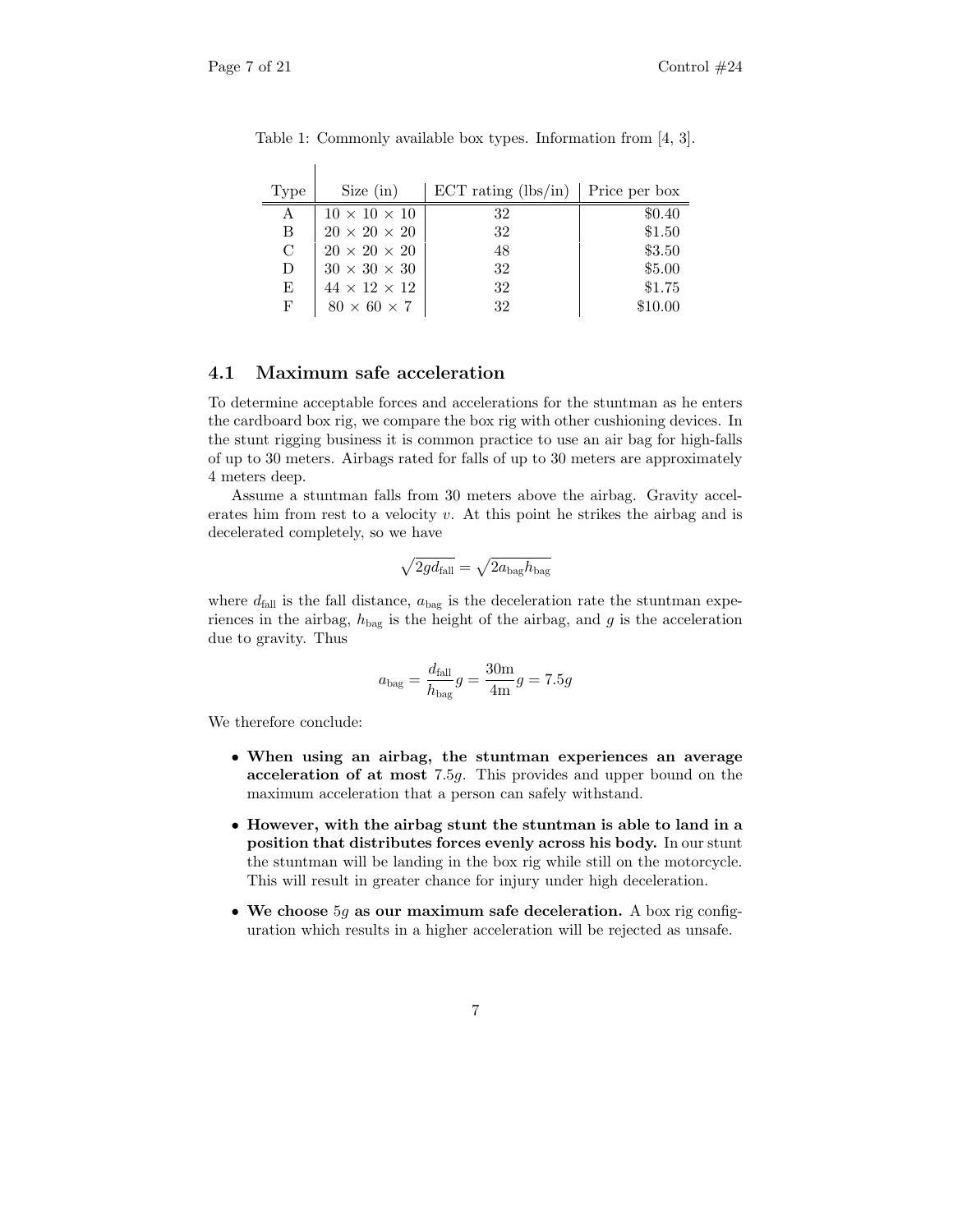#### 4.2 Displacement and energy estimates, a reality check

If the deceleration of the stuntman and motorcycle is constant through the boxes then we can estimate the distance required to bring him to rest. Since any deviation from constant acceleration will increase either the stopping distance or the peak deceleration, this will give us a lower bound on the stopping distance and hence a lower bound on the required dimensions of the box rig.

Suppose the stuntman enters the rig at time  $t = 0$  with velocity  $v_0$  and experiences a constant deceleration a until he is brought to rest at time  $t = t_f$ . The stuntman's velocity  $v(t)$  is then given by  $v(t) = v_0 - at$ . Since the stuntman is at rest at time  $t_f$ , we have

$$
t_f = v_0/a
$$

Let  $x(t)$  be the displacement from the point of entry as a function of time. Since  $x(0) = 0,$ 

$$
x(t) = v_0 t - (1/2) a t^2
$$

and so the total distance traveled through the boxes is

$$
\Delta x = x(t_f) = \frac{v_0^2}{a} - \left(\frac{1}{2}\right)(a)\left(\frac{v_0}{a}\right)^2 = \frac{v_0^2}{2a}
$$

Therefore we arrive at:

• Given an impact velocity  $v_0 \approx 20m/s$  and deceleration bounded by 5 g, the stuntman will require at least 4 meters to come to rest.

Conversely, if we instead have an idea of what the stopping distance should be, we can easily compute that the constant deceleration required to stop in a distance  $\Delta x$  is

$$
\frac{v_0^2}{2g\Delta x}.
$$

Using the calculation for the energy dissipated by crushing a box we can estimate how many boxes must be crushed to dissipate the energy of the incoming projectiles, i.e.: stuntman and motorcycle. The energy that must be dissipated in the boxes is roughly equal to the kinetic energy that the motorcycle and stuntman enter with. (Since the box rig should only be three or four meters high, the potential energy is a much smaller fraction of the total energy.) Thus for  $v_0 = 20m/s$  and a mass of 200 kilograms, the change in energy is 40,000 Joules. From Eq. 1 we calculate that the crush energy of a standard  $(30 \text{ inch})^3$ box is 633 Joules.

$$
\frac{40,000 \text{ Joules}}{633 \text{ Joules}/\text{box}} \approx 60 \text{ boxes}
$$

• Conclusion: The incoming stuntman and motorcycle must crush about 60 boxes to come to a stop.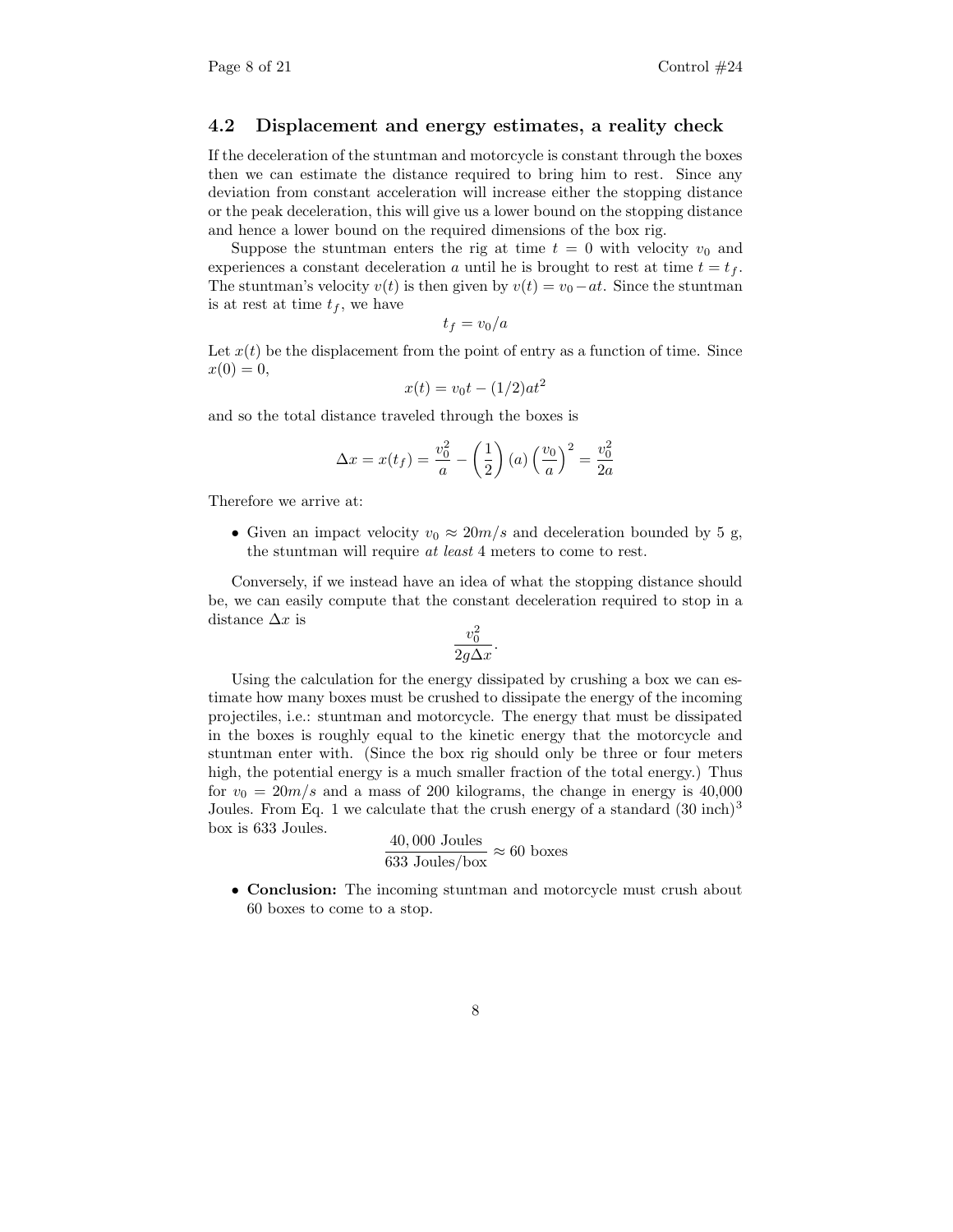## 5 Trajectory Analysis and Cushion Location

Regardless of how much energy it takes to crush the cardboard boxes, they won't dissipate any of the stuntman's energy unless he actually lands on them. It is therefore important to consider the trajectory of the stuntman and motorcycle through the air so we know where the box rig should be placed and what the uncertainty in landing location is.

We calculate trajectories by solving the following differential equation, where v is the speed, k is the drag coefficient, and  $\vec{x}$  is the position:

$$
(\vec{x})'' = -g\hat{z} - \frac{k}{m}|v|^2\hat{v}
$$

MATLAB's ODE45 function was used to solve an equivalent system of first order equations. We use an air drag coefficient of  $k = 1.0$  (this value is from Ref. [6]). We see immediately from figure 4 that it would be unwise to ignore air resistance.

• Air drag effects alter the stuntman's landing position by up to several meters. We therefore incorporate air resistance into all simulations.

It is unreasonable to expect the stuntman to leave the ramp with exactly the same initial velocity and angle every jump. We therefore need to allow for some uncertainty in the resulting trajectory and ensure the cardboard cushion is large enough to support a wider range of possible landing locations. Since the ramp angle  $\phi$  is constant, we assume the initial angle between the direction of the stuntman and the ground is also  $\phi$  with no uncertainty. However, there is the possibility that the motorcycle might be moving slightly to the left or right as it leaves the ramp. Let  $\theta$  be the azimuthal angle between the ramp axis and the stuntman's velocity vector. Ideally  $\theta$  should be zero, but small variations may occur. The other uncertain initial condition is the initial velocity  $v_0$ .

- In modeling the stuntman's possible trajectories, we assume the following uncertainties:
	- Initial velocity:  $v_0 = v_{\text{intended}} \pm 1 \text{ m/s}$
	- Azimuthal angle:  $\theta = 0 \pm 2$  degrees

We use this to identify the range of possible landing locations by plotting the trajectories that result from the worst possible launches. These are shown in Fig. 5.

If the intended initial velocity is 22 m/s, the ramp angle is  $20°$  and the mass of the rider plus motorcycle is 200 kg, then

- Distance variation is:  $\pm 2.5$  meters.
- Lateral variation is:  $\pm$  1.5 meters.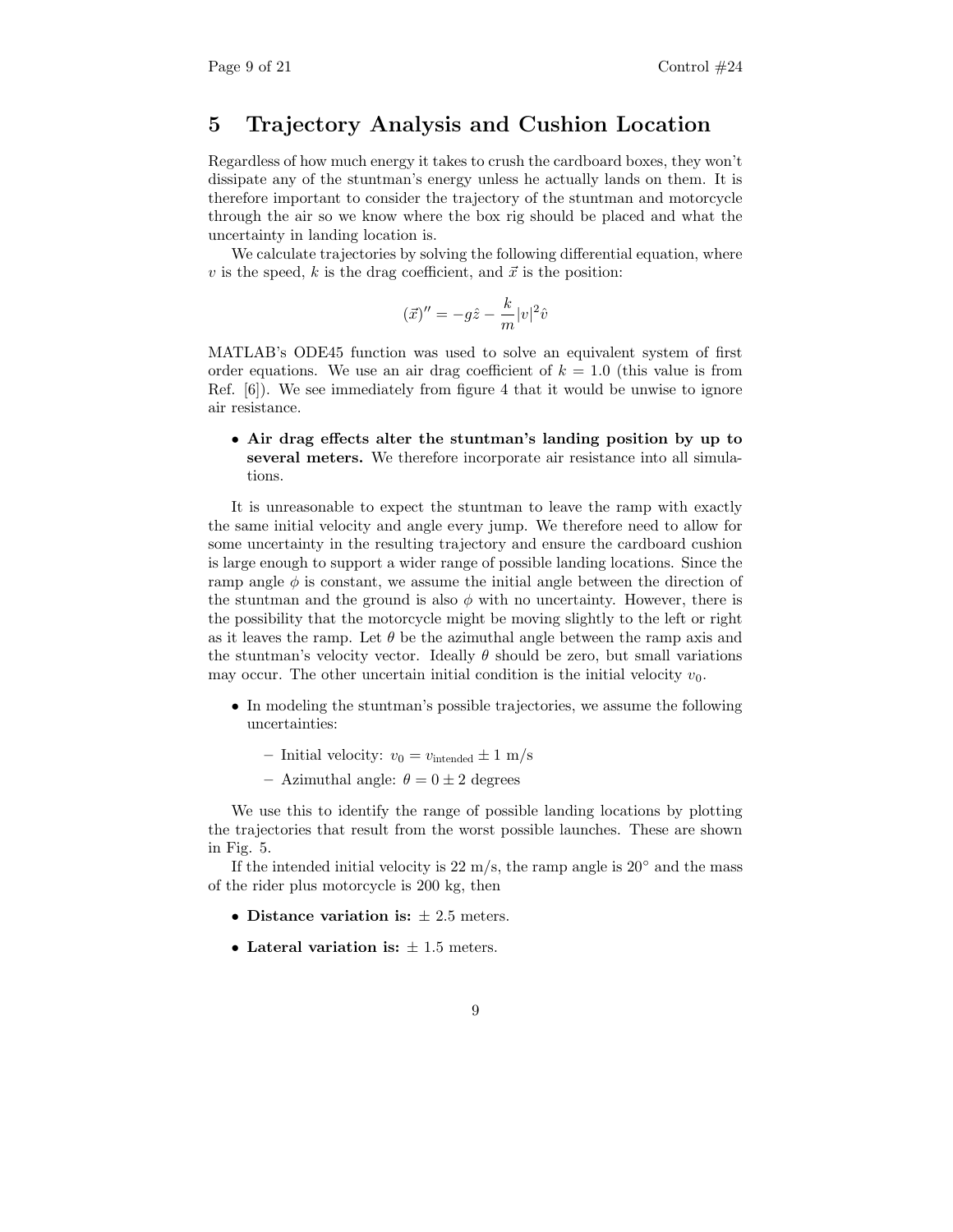

Figure 4: Air resistance significantly changes the trajectory.

Figure 5: Trajectory Uncertainty Due to Launch Uncertainties. Note that the box rig depicted here is not to scale.

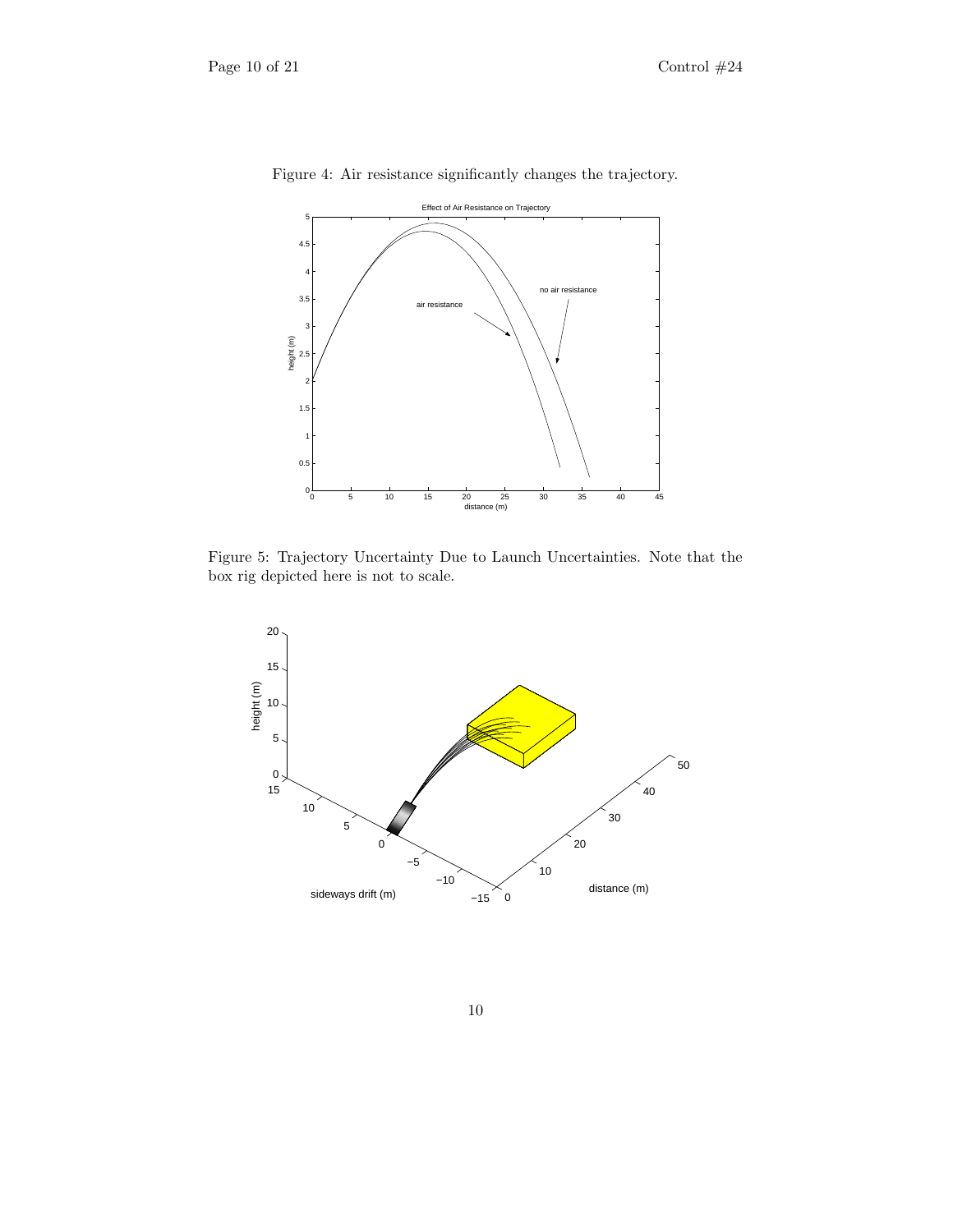## 6 Impact simulation

In order to evaluate the effectiveness of various box rig configurations, we construct a numerical simulation of the motion of the stuntman and motorcycle through the box rig.

## 6.1 Assumptions

The full physics of the box rig is far too complex to model accurately. We therefore make the following assumptions to approximate and simplify the problem:

- The problem is two dimensional. We restrict out attention to the plane of motion of the stuntman. There is no reason for his trajectory to ever be significantly bent out of this plane. Making this simplification does remove the possibility of observing some box stacking effects. However, we will later show that these effects are negligible in most cases.
- As the motorcycle plows through the boxes, a thick layer of crushed boxes accumulates against its front and lower surfaces. These layers increase the effective size of the motorcycle and cause it to strike a larger number of boxes as it moves. We assume that this captures the effects of internal friction and viscosity within the boxes. A illustration of this effect is shown in Fig. 6.
- In the average of striking a large number of boxes, the velocity magnitude is reduced but the direction is unchanged. A collision is as likely to deflect the trajectory upward as downward.
- Boxes are crushed rather than pushed out of the way. In practice, this can be ensured by placing a strong netting around the three sides of the box rig that face away from the incoming stuntman.
- Boxes are crushed to a uniform level. In reality some boxes may be crushed only slightly, while others are completely flattened, but these effects disappear when we average over a large number of box collisions.

## 6.2 Formulation

We formulate the simulation as follows:

- The motorcycle and stuntman is represented by a bounding rectangle that is initially 1.2 meters long, 1.2 meters high, and 0.7 meters wide (though the width is irrelevant for most of the simulation).
- The box rig is represented by a 2-dimensional stack of boxes. We will consider several different stacking configurations.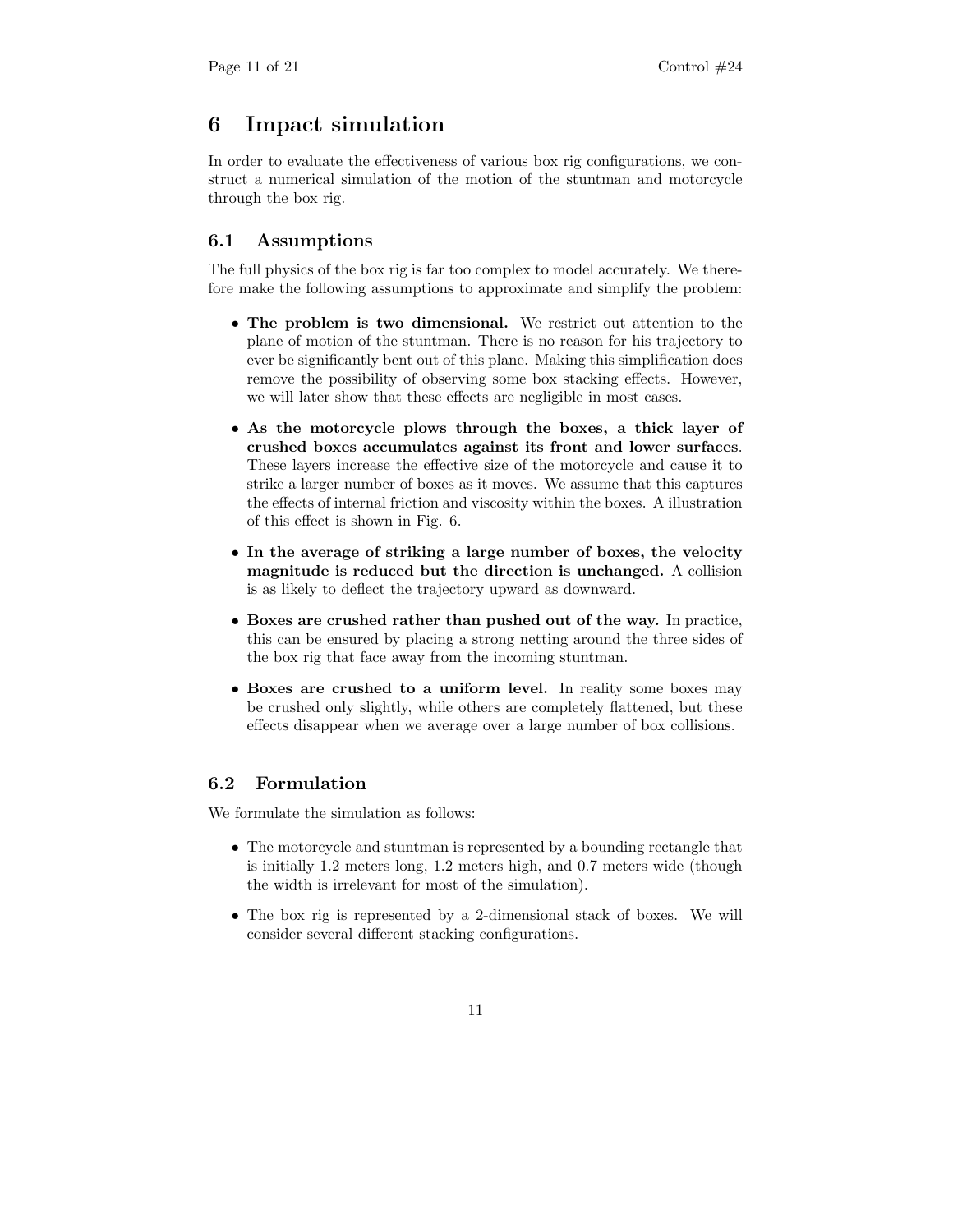

Figure 6: A wall of debris forms on the front and bottom surfaces of the motorcycle as it enters the boxes.

- We numerically integrate the motion in discrete time steps of 0.05 seconds. The only object in motion throughout the simulation is the stuntman and motorcycle–all of the boxes are stationary.
- When the bounding rectangle intersects a box, the box is considered crushed. We modify the stuntman's velocity according to the kinematics described in the following section (see Eq. 2) and ignore further interactions with the crushed box.
- For each box crushed we add a layer of additional thickness to either the front or the bottom (for horizontal and vertical collisions resp.) of the motorcycle bounding rectangle. We assume that boxes are crushed to %20 of their length or height for horizontal and vertical collisions respectively. We allow the front layer to extend above and below the original bounding rectangle (and likewise for the bottom layer) so that the force of the motorcycle striking a tall box will effectively be distributed along the length of the box. These debris layers increase the effective size of the motorcycle and therefore cause it to strike a larger number of boxes as it moves. We use this process to account for the effects of friction.
- The vertical component of the velocity is set to zero when the bounding rectangle strikes the ground.

## 6.3 Kinetics

As the stunt person falls into the rig with the motorcycle each box he collides with will collapse and absorb a small amount of his kinetic energy, thereby slowing his descent.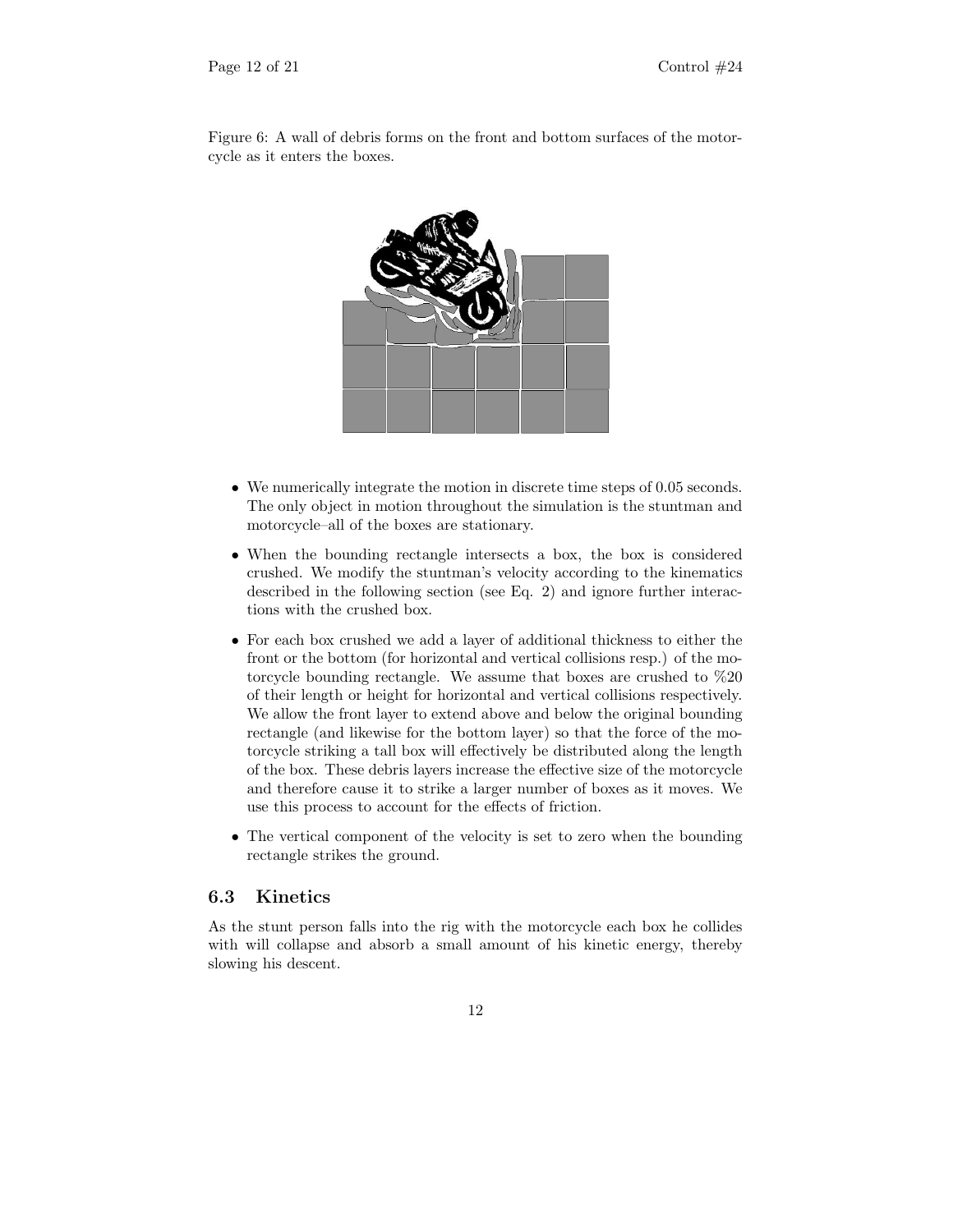- Upon collision with a box, the box crushes and absorbs an amount  $\Delta E$  of energy from the stuntman's kinetic energy.
- The crushed box is then pinned against the forward moving face of the stuntman and motorcycle and must move with him. This contributes an additional mass of  $m_{box}$ .

We calculate the change in his velocity using conservation of energy and assuming that the velocity direction remains unchanged (this is a good approximation in the average of a large number of collisions).

$$
\frac{1}{2}(m_0 + m_{box})v_{new}^2 = max\left(\frac{1}{2}m_0v_0^2 - \Delta E, 0\right)
$$

and we are taking the maximum here to avoid imparting more energy into the box than the motorcycle has. Solving for  $v_{new}$  yields

$$
v_{new} = \sqrt{max\left(\frac{m_0 v_0^2 - 2\Delta E}{m_0 + m_{box}}, 0\right)}
$$
(2)

We use this equation to calculate the new velocity after each collision.

## 6.4 Stability and sensitivity analysis

Given the crude nature of our collision detection, there is the danger of finding results that depend sensitively on the initial location of the motorcycle relative to the phase of the box rig periodicity (rig periodicity is typically less than 1.5 meters). To show that these phase alignment effects are negligible we vary the initial location of the motorcycle by 0.4 meters  $(\%37)$  of the rig periodicity) either direction.

Result: Deceleration rates and stopping distance vary by less than %5. The simulation is therefore insensitive to where the motorcycle lands relative to the period of the box rig.

As a second check, we vary the time step size from .025 to 0.1 seconds (0.05 is our standard value).

Result: No distinguishable changes in results with variation in time step size. This verifies that the simulation is highly insensitive to the size of the time steps.

#### 6.5 Configurations considered

We consider the following configurations for the stunt:

• Three flight trajectories for the motorcycle and stuntman: low, medium, and high. These provide three different entry angles and velocities for the simulation. Each trajectory is also designed to clear an elephant that is roughly three meters tall [7]. Details of these trajectories are given in table 3 and they are shown to scale in Fig. 8.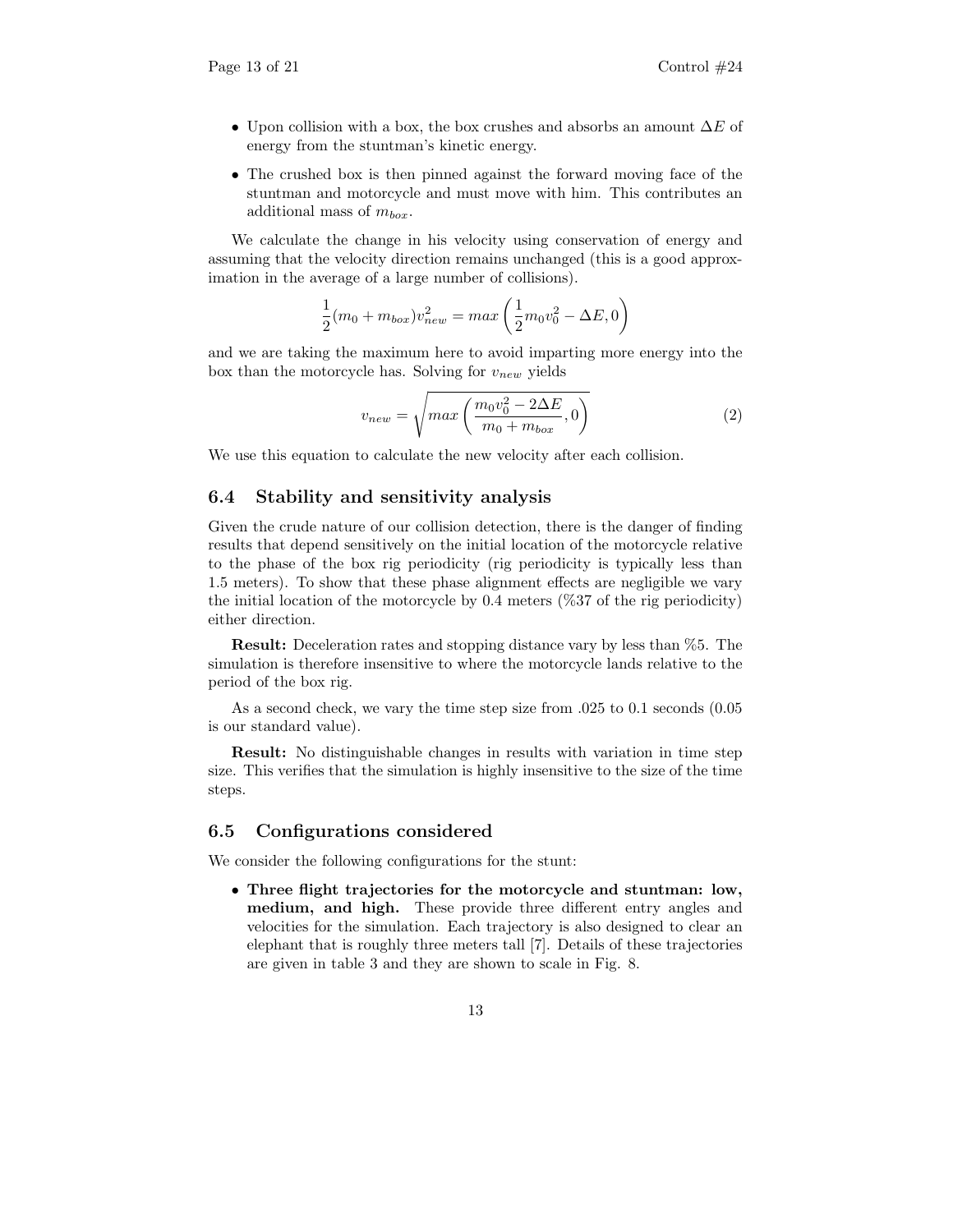| Stack type     | Cost            | Comments                                   |  |
|----------------|-----------------|--------------------------------------------|--|
|                | (per sq. meter) |                                            |  |
|                | \$40.40         | Standard rig, made                         |  |
|                |                 | of box type $B$ (20in cube).               |  |
| $\overline{2}$ | \$94.20         | Standard rig, made of heavy duty           |  |
|                |                 | box type $C$ (20in cube, ECT 48).          |  |
| 3              | \$43.10         | Standard rig, made of box                  |  |
|                |                 | type $D$ (30in cube).                      |  |
| 4              | \$46.5          | Like 3, but type $A$ boxes                 |  |
|                |                 | placed inside the $D$ boxes.               |  |
| 5              | \$46.3          | Modification of 3-additional vertical      |  |
|                |                 | walls of type $F$ mattress boxes.          |  |
| 6              | \$40.90         | Like 5, but horizontal mattress            |  |
|                |                 | box walls.                                 |  |
|                | \$46.1          | Mattress boxes (type $F$ ) stacked         |  |
|                |                 | horizontally, with periodic vertical walls |  |

Table 2: The seven box rig configurations that we examine. See Fig. 7 for illustrations, and refer to Tab. 1 for box type data.

Table 3: We simulate the stunt with the following three different trajectories.

| Jump type | Initial velocity |              | Ramp angle   Jump distance |
|-----------|------------------|--------------|----------------------------|
| Low       | $29 \text{ m/s}$ | $10^{\circ}$ | 30.0 meters                |
| Medium    | $22 \text{ m/s}$ | $20^{\circ}$ | $28.5$ meters              |
| High      | $20 \text{ m/s}$ | $30^{\circ}$ | 30.4 meters                |

- Seven different stacking arrangements. Details of these arrangements are shown in Tab. 2 and Fig. 7.
- Three values for the total mass of the motorcycle and stuntman: 200kg, 300kg, and 400kg. These masses are reasonable for mid-range to large motorcycles.

### 6.6 Data analysis

The simulation provides us with a record of the velocity as a function of time. These velocity plots appear jagged and step-like because of the discrete way in which our simulation handles collisions. We obtain the acceleration by fitting a straight line to the velocity vs. time plot and measuring the slope. An example of this is shown in Fig. 9.

In examining the velocity plots for each simulation run, we looked at: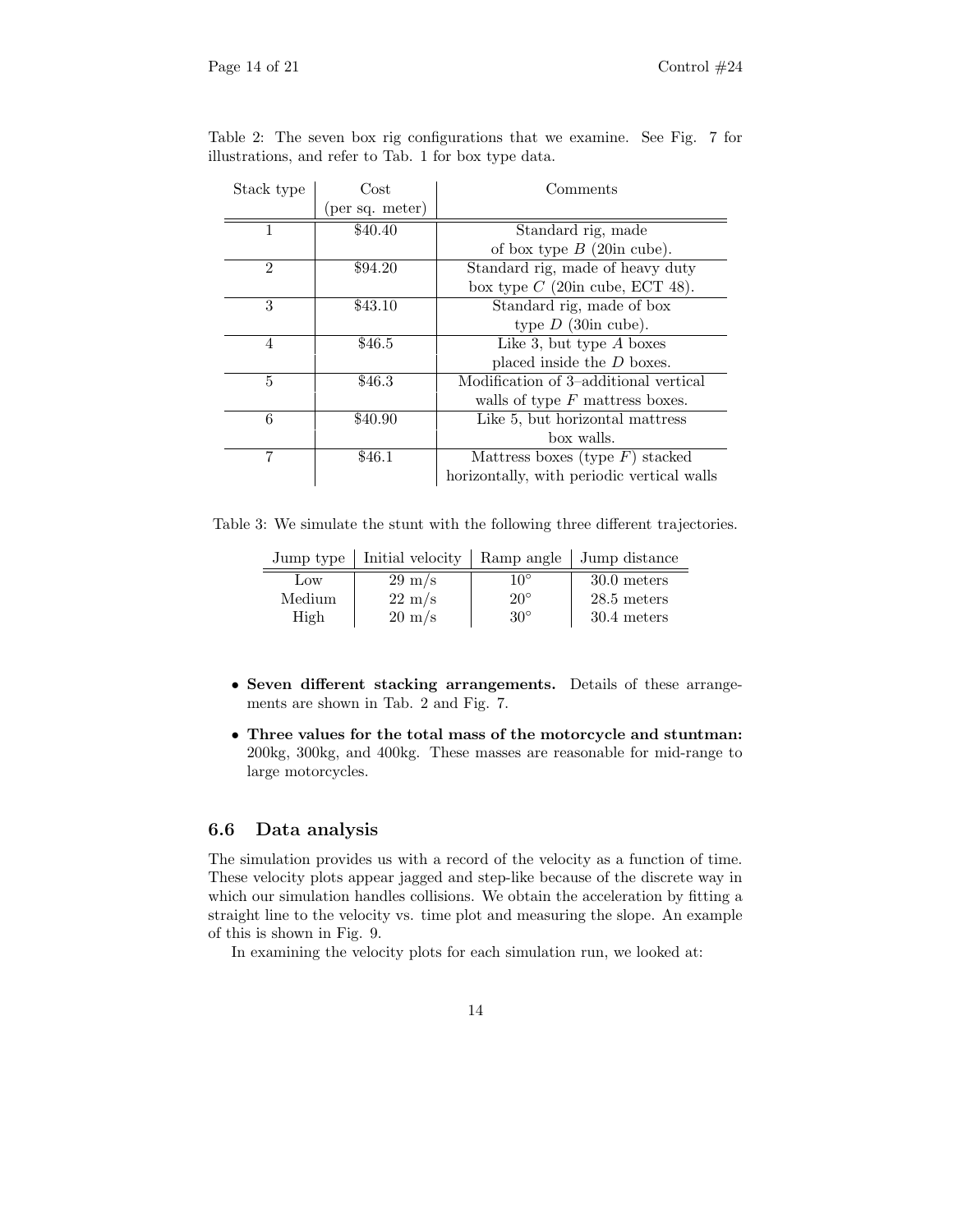

Figure 7: Box stacking configurations. Crush patterns are the result of simulated impacts of a 200 kg combined weight coming in from the low trajectory.

Figure 8: The three trajectory profiles that we examine in our simulations.

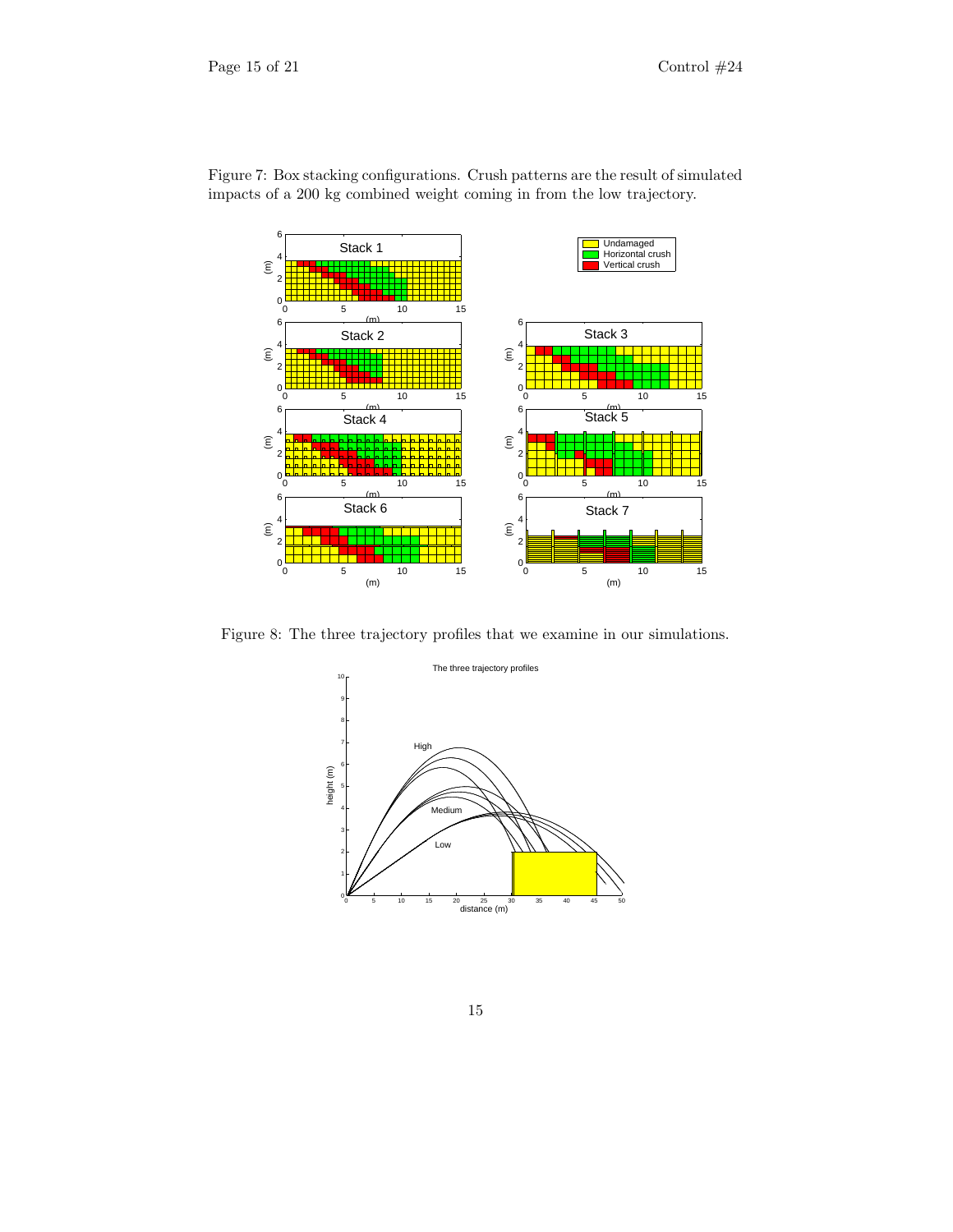Figure 9: Velocity vs time; plotted for 200 kg low trajectory impact on box stack type 1 (20 inch cubes, stacked in standard style).



- 1. Deceleration experience by the stuntman, averaged over the entire time from impact to rest.
- 2. Maximum of deceleration averaged over 0.1 second intervals.
- 3. Whether or not the boxes completely arrested vertical motion before the stuntman hit the ground.

If either (1) or (2) ever exceeds the maximum safe deceleration threshold of 5 g, we consider that configuration to be unsafe. When condition (3) is not met then the stuntman may experience a severe and dangerous jolt as he strikes the ground. This is bad, but we will propose some work arounds shortly.

#### 6.7 Results

Regarding the mass, 400 kg is too heavy–the boxes give way beneath the incoming motorcycle too easily. It would require a stack of boxes nearly 6 meters high to safely catch this hot potato. 300 kg is marginal, and 200 kg is optimal for using a box rig.

Stacking types: (refer to Fig. 7 for illustration)

- 1. Made from the cheapest and most common boxes, this stack resulted in 4.8 g deceleration, which is within safety margins (but just barely). It stopped the motorcycle in 11 meters† .
- 2. Rejected because is resulted in deceleration of over 6 g, but brings the motorcycle to rest† in only 7 meters.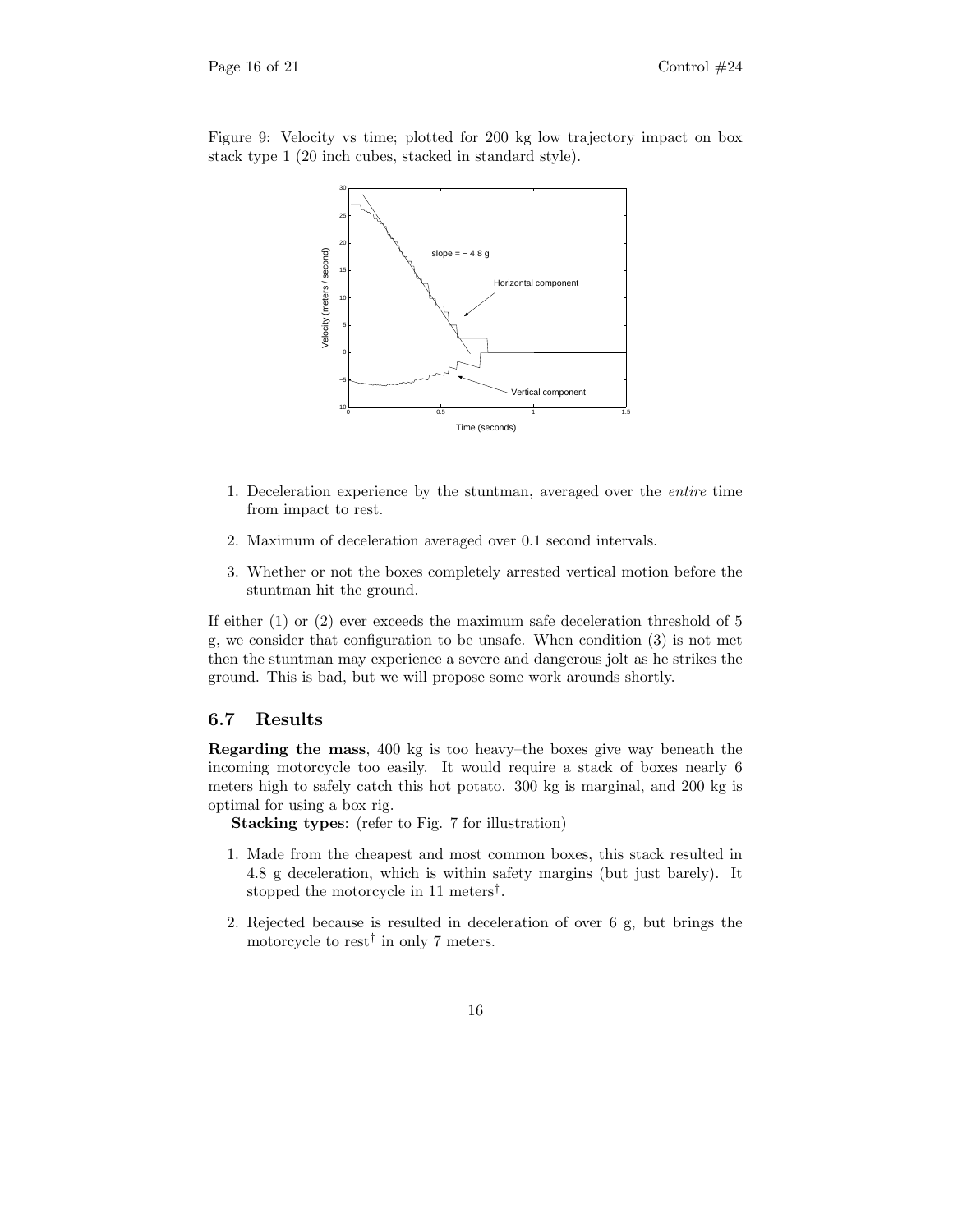- 3. Very soft deceleration of about 3.6 to 4.1 g. The only problem is that this stack did not completely stop the vertical motion. Also, it took 13 meters to bring the motorcycle to rest† .
- 4. Marginally safe deceleration from 4.8 to 5.1 g, but this stack is the best at arresting the vertical motion. Stopping distance of 9 meters† .
- 5. Behavior is similar to type (3), but stopping distance is reduced by 2 meters to 11† .
- 6. The extra horizontal mattress boxes make very little difference. Deceleration is 4.1 g, and vertical motion is not slowed enough to prevent hitting the ground hard.
- 7. Rejected because deceleration at 5.2 to 5.7 is considered unsafe.

(†: Stopping distances are reported for the medium trajectory and are measured from the point of impact to the furthest box damaged. The motorcycle actually comes to rest in a significantly shorter distance, but it pushes a wall of debris several meters ahead of it.)

- Hypothesis: the difficulty of slowing the vertical motion enough might be overcome by stacking the box rig on top of a landing ramp.
- **Conclusion:** These results indicate that type (1) stacking is optimal without a ramp. However, with a landing ramp under the boxes, type (3) or type (5) stacking may be used to achieve a much softer deceleration.

In light of these results, we tried additional variations on the type (5) stack. We conclude that the 30 inch boxes (type  $D$ ) with mattress box walls spaced every 4 boxes is optimal.

## 7 An alternative idea: the stuntman could bail out mid-flight

So far our goal in this model has been to safely decelerate the total combined mass of the stuntman and his motorcycle. However, it is possible that they may separate before impacting the box rig. In fact, it may even be desirable for this separation to occur because it would reduce the chance of injury resulting from the stuntman being pinned against the motorcycle. We would therefore like to model how far apart the stunt person and the motorcycle could land. We assume they separate after clearing the elephant and allowing for a clear camera shot. This corresponds to a distance of about 25 meters. We then run the same simulation as before but alter the vertical velocity at the point of separation and then follow separately the two different trajectories. An estimate of the change of momentum is necessary to figure out the corresponding changes in velocity. If the stuntman jumps vertically away from the motorcycle, it makes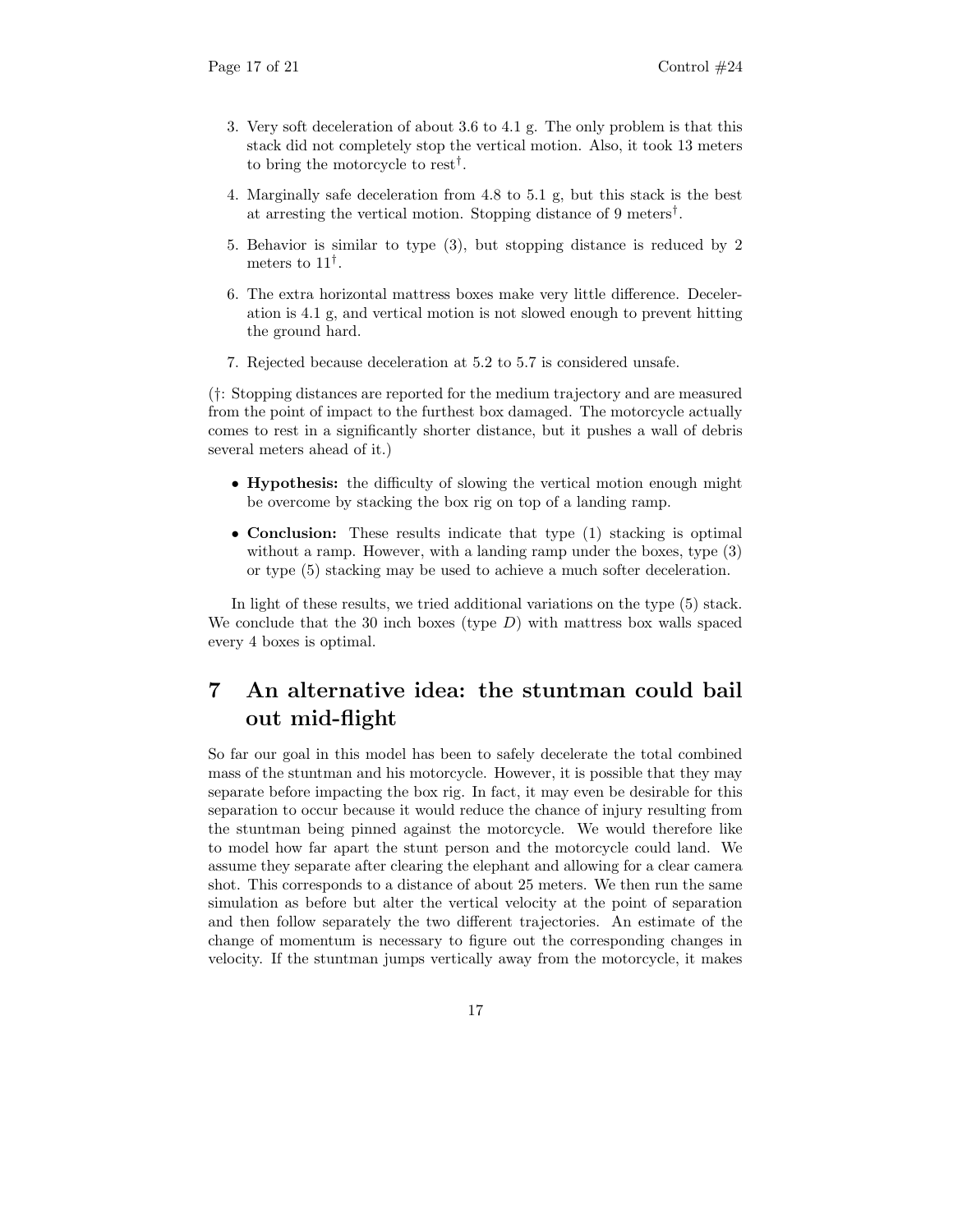

Figure 10: stuntman separating from motorcycle in three possible trajectories.

sense to consider the analogy of a person jumping on the ground. A decent jump corresponds to about half a meter. Since the initial velocity is given by  $v_0 = \sqrt{2gd}$  where d is the height, we find that  $v_0$  is roughly 3 m/s. Accordingly, we increase the stuntman's vertical velocity by  $3 \text{ m/s}$ . Then the corresponding change in velocity for the motorcycle is given by conservation of momentum. The resulting trajectories are plotted in figure 10.

When the trajectory is medium or high, stuntman and motorcycle are only separated by about six meters at the point of landing in the cardboard boxes. When the trajectory is low, however, this separation increases to around 15 meters. This presents a problem if we want to protect both the motorcycle and the stuntman. Naturally, the safety of the person is the most important. It is simple to extend the box rig to the projected landing location of the stuntman. Unfortunately, simulations show that a box configuration designed to smoothly decelerate the combined mass of motorcycle and stuntman doesn't work as well when there is just the mass of the person to contend with. In fact, it's possible that the stuntman will decelerate so quickly that our g-force tolerance is exceeded. Our simulations show that this is in fact the case for all of the box stacks that we considered. For the heights and speeds considered, a box rig is unsafe. However, if the boxes are stacked loosely enough with some spacing between the boxes as in figure 11, then it is still possible to decelerate the stuntman at a reasonable rate.

Therefore the best solution for the safety of the stuntman is to re-design the box rig, using a softer material and/or looser stacking, so that it accounts for his mass alone if he does indeed intend to separate from the motorcycle.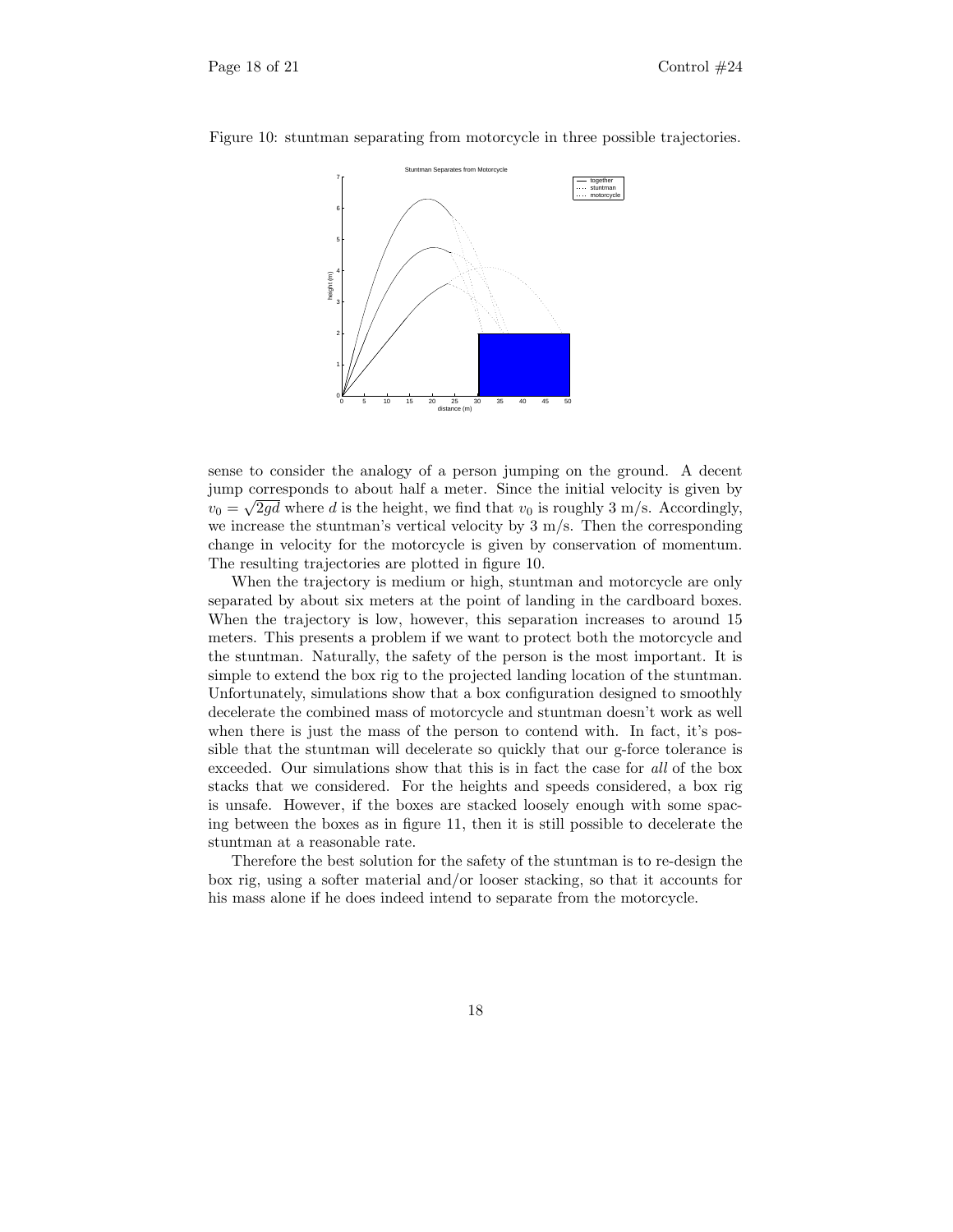

Figure 11: Box stacking arrangement that is suitable for catching a stuntman who is *not* on a motorcycle.

## 8 Recommendations

- Which mass is best? Our simulations show that a 400 kg mass is simply too heavy to be adequately slowed by a box stack less than 4 meters high. The motorcycle invariably falls through the rig and hits the ground beneath at over  $5 \text{ m/s}$ . While this may not seem like much, the motorcycle could easily tumble over in the boxes and crush the stuntman along with the cardboard. The 300 kg mass was marginal, but the safest was 200 kg. Therefore, if there is any choice in filming the scene, we strongly recommend the use of a lighter motorcycle.
- Which trajectory is best? The low trajectory (10◦ ) provides the least risk of coming down too hard. However, it allows only minimal clearance over the elephant (only 1 meter for a tall elephant) and requires the highest speed to make the jump successfully, which increases the risk.
- Which type of boxes and stacking is best? The type (1) stack, made of  $(20 \text{ inch})^3$  boxes, is best for landing without a ramp. With a ramp under the rig, type  $(3)$ , made from  $(30 \text{ inch})^3$  boxes, and type  $(5)$ , which is type (3) with added vertical mattress box walls, are optimal. The added walls of type (5) decreased the landing distance by 2 meters, so fewer boxes are required and the construction cost is reduced.
- What size must the rig be? With the 200 kg mass our simulation shows that 3 meters height are usually enough for the low trajectory, but 4 are necessary for the high trajectory. This can be reduced to as little as 2 if the rig is stacked on top of a landing ramp. Stopping distance is between 10 and 13 meters (as measured from point of entry to the front of the debris wall) depending on stack type, and we estimate in §6 from the trajectory variability calculation that the landing location uncertainty is 1 meter laterally and 3 meters forwards or backwards. We consider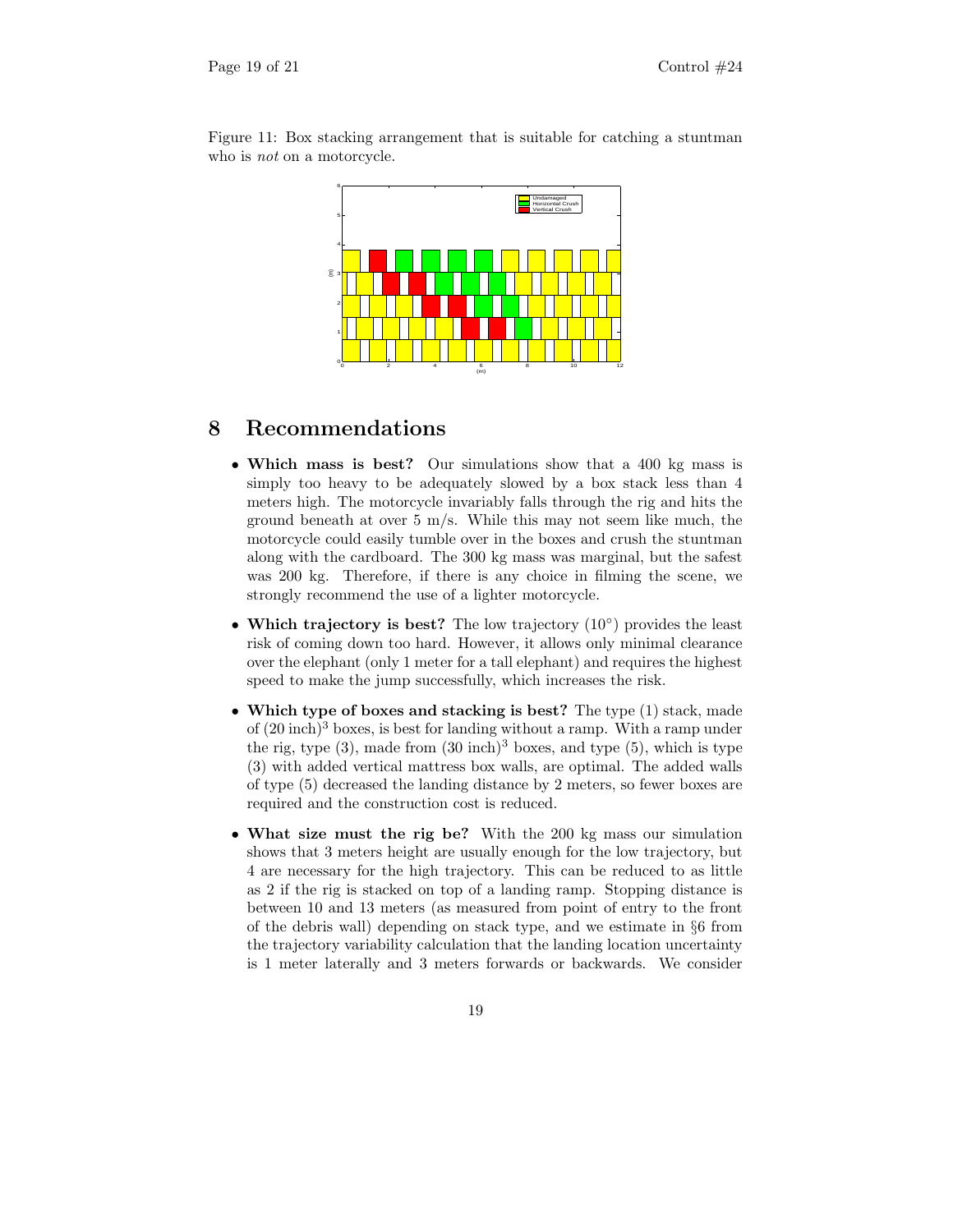

Figure 12: The best way to stack the boxes.

an additional %50 beyond these uncertainties to be necessary to suitably ensure safety. Therefore our recommendations are:

- Height should be 4 meters without landing ramp, 2 meters with ramp.
- Width should be 4 meters.
- Length should 24 meters for type (1) or (5) stacking, and 29 meters for type (3) stacking.
- How much does it cost? The cost is between \$4300 for type (1) and \$5300, depending on the precise configuration. Note that this is approximately the same as the cost of renting an airbag rig for a day [1].
- How many boxes is that? Type  $(1)$  stack requires 2000  $(20 \text{ inch})^3$ boxes, and type  $(3)$  requires  $1100$   $(30 \text{ inch})^3$  boxes. Type  $(5)$  uses the same number as (3) and a few additional mattress boxes.

**Final recommendation:** The overall best type of box rig to use is  $(5)$ - $(30 \text{ inch})^3$  boxes stacked as usual, with vertical mattress box walls every couple meters to distribute the forces over a larger number of boxes. This configuration results is the softest deceleration while still effectively stopping the stuntman and motorcycle. It also requires the fewest boxes, so the cost is lower and the setup time is minimized. This configuration is shown in detail in Fig. 12